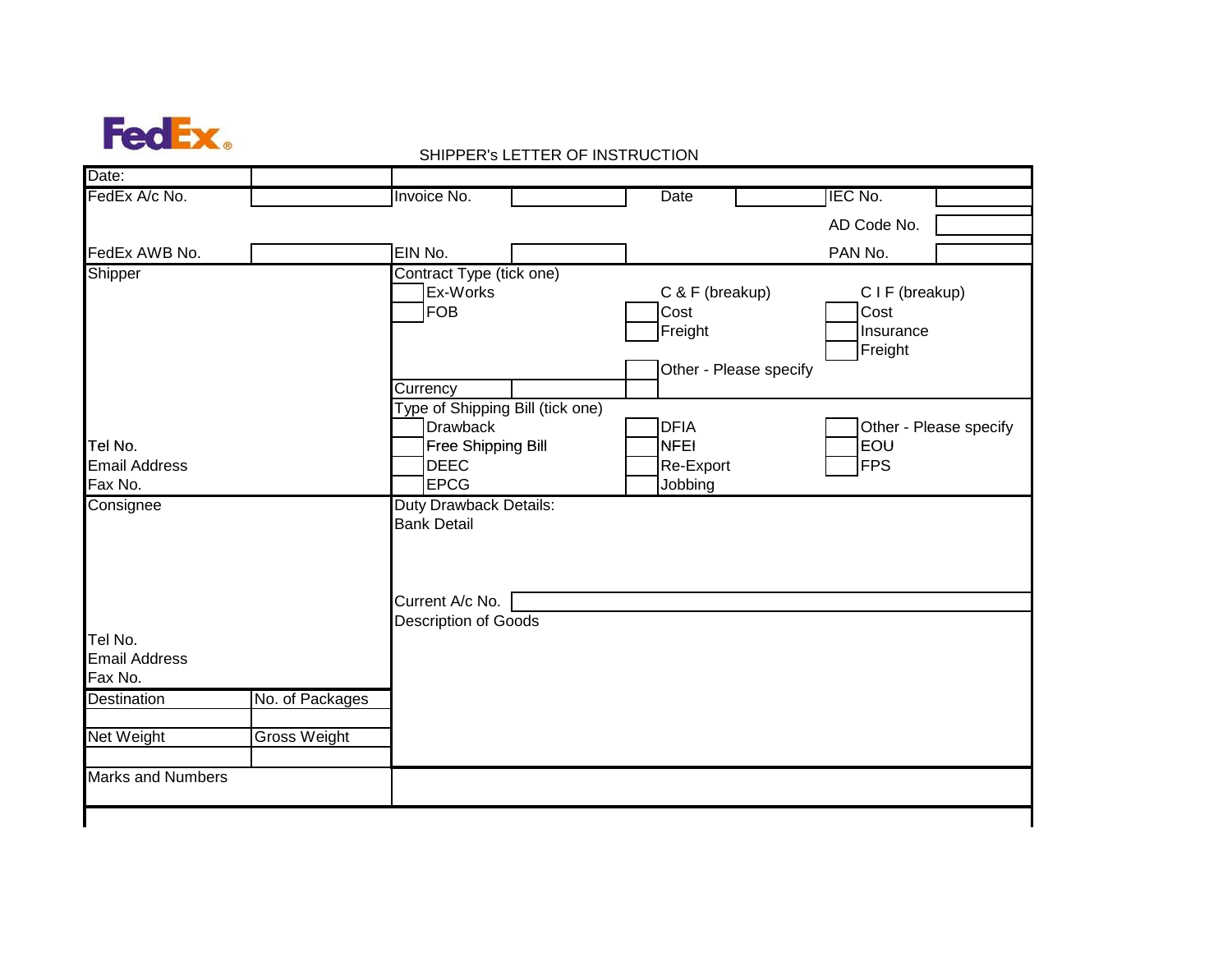| Documents Enclosed (tick where applicable)                                                                                     | Mandatory if PSD / EP copy delivery address other than IEC Add.                                           |  |  |  |  |  |  |  |
|--------------------------------------------------------------------------------------------------------------------------------|-----------------------------------------------------------------------------------------------------------|--|--|--|--|--|--|--|
|                                                                                                                                | Post shipment document / EP delivery instructions                                                         |  |  |  |  |  |  |  |
| FedEx AWB (duly complete)                                                                                                      |                                                                                                           |  |  |  |  |  |  |  |
| Invoice (5 copies)                                                                                                             | Contact person                                                                                            |  |  |  |  |  |  |  |
| Packing List (5 copies)                                                                                                        | Telephone / Mobile                                                                                        |  |  |  |  |  |  |  |
| <b>Buyer Order</b>                                                                                                             | <b>Street Address 1</b>                                                                                   |  |  |  |  |  |  |  |
| <b>GSP Form</b>                                                                                                                |                                                                                                           |  |  |  |  |  |  |  |
| Original, Duplicate Visa (with 2 copies)                                                                                       | <b>Street Address 2</b>                                                                                   |  |  |  |  |  |  |  |
| Export Certificates (with 2 copies)                                                                                            |                                                                                                           |  |  |  |  |  |  |  |
| Photo copy of IEC with PAN No.                                                                                                 | City                                                                                                      |  |  |  |  |  |  |  |
| <b>Bank Certificate</b>                                                                                                        | PIN number                                                                                                |  |  |  |  |  |  |  |
| ARE-1 Form                                                                                                                     |                                                                                                           |  |  |  |  |  |  |  |
| Any Export Promotion Council Regn. Copy                                                                                        | Any other instructions on Post shipment docs / EP delivery                                                |  |  |  |  |  |  |  |
| <b>Details of Duty Benefit Claimed</b>                                                                                         |                                                                                                           |  |  |  |  |  |  |  |
| Drawback:                                                                                                                      |                                                                                                           |  |  |  |  |  |  |  |
| Inv Item No. 1<br><b>Bank Name</b><br>A/c No                                                                                   | DBK Sr No<br><b>DBK Rate</b>                                                                              |  |  |  |  |  |  |  |
| Inv Item No. 2<br>A/c No<br><b>Bank Name</b>                                                                                   | DBK Sr No<br><b>DBK Rate</b>                                                                              |  |  |  |  |  |  |  |
| Reward to be claimed: Yes / No                                                                                                 |                                                                                                           |  |  |  |  |  |  |  |
| <b>DEEC / EPCG Details</b>                                                                                                     |                                                                                                           |  |  |  |  |  |  |  |
| <b>REG No</b><br>Inv Item No<br>Date                                                                                           | EPCG / DEEC LIC No. / Date:                                                                               |  |  |  |  |  |  |  |
| (If LIC prior to 2009)                                                                                                         |                                                                                                           |  |  |  |  |  |  |  |
| <b>Any Other Documents:</b>                                                                                                    |                                                                                                           |  |  |  |  |  |  |  |
|                                                                                                                                | If FPS box is ticked in type of shippping bill please mention on the Shipping Bill as under:              |  |  |  |  |  |  |  |
|                                                                                                                                | "I / WE, HERE BY DECLARE THAT I / WE SHALL CLAIM THE BENEFITS, AS ADMISSIBLE, UNDER CHAPTER 3 OFF TP"     |  |  |  |  |  |  |  |
| <b>Other Handling Information</b>                                                                                              |                                                                                                           |  |  |  |  |  |  |  |
| <b>GSP REQUIRED?</b>                                                                                                           | If YES - (It will be prepared by Jeena & Co.) GSP Type : Normal / Tatkal (Same Day) (Please tick any one) |  |  |  |  |  |  |  |
| <b>GSP Registration No.</b><br>Password:                                                                                       |                                                                                                           |  |  |  |  |  |  |  |
| If NO - Please provide the GSP (if applicable).<br>Refer www.eicindia.gov.in. for further inquiry.                             |                                                                                                           |  |  |  |  |  |  |  |
| We hereby appoint M/s Jeena & Co. as our authorized CHA for filling of our export / import documents in our name & getting our |                                                                                                           |  |  |  |  |  |  |  |
| cargo cleared as per the documents and information provided to them by us. We hereby also declare that the information in the  |                                                                                                           |  |  |  |  |  |  |  |
| subject invoice is as per our knowledge, true and correct and if during custom examination anything found contradictory /      |                                                                                                           |  |  |  |  |  |  |  |
| objectionable in the shipment neither CHA nor the carrier would be held responsible.                                           |                                                                                                           |  |  |  |  |  |  |  |
|                                                                                                                                |                                                                                                           |  |  |  |  |  |  |  |
|                                                                                                                                |                                                                                                           |  |  |  |  |  |  |  |
| Shipper Signature and Stamp                                                                                                    |                                                                                                           |  |  |  |  |  |  |  |
| Shipper Name & Designation<br><b>Contact Details:</b>                                                                          |                                                                                                           |  |  |  |  |  |  |  |
|                                                                                                                                |                                                                                                           |  |  |  |  |  |  |  |